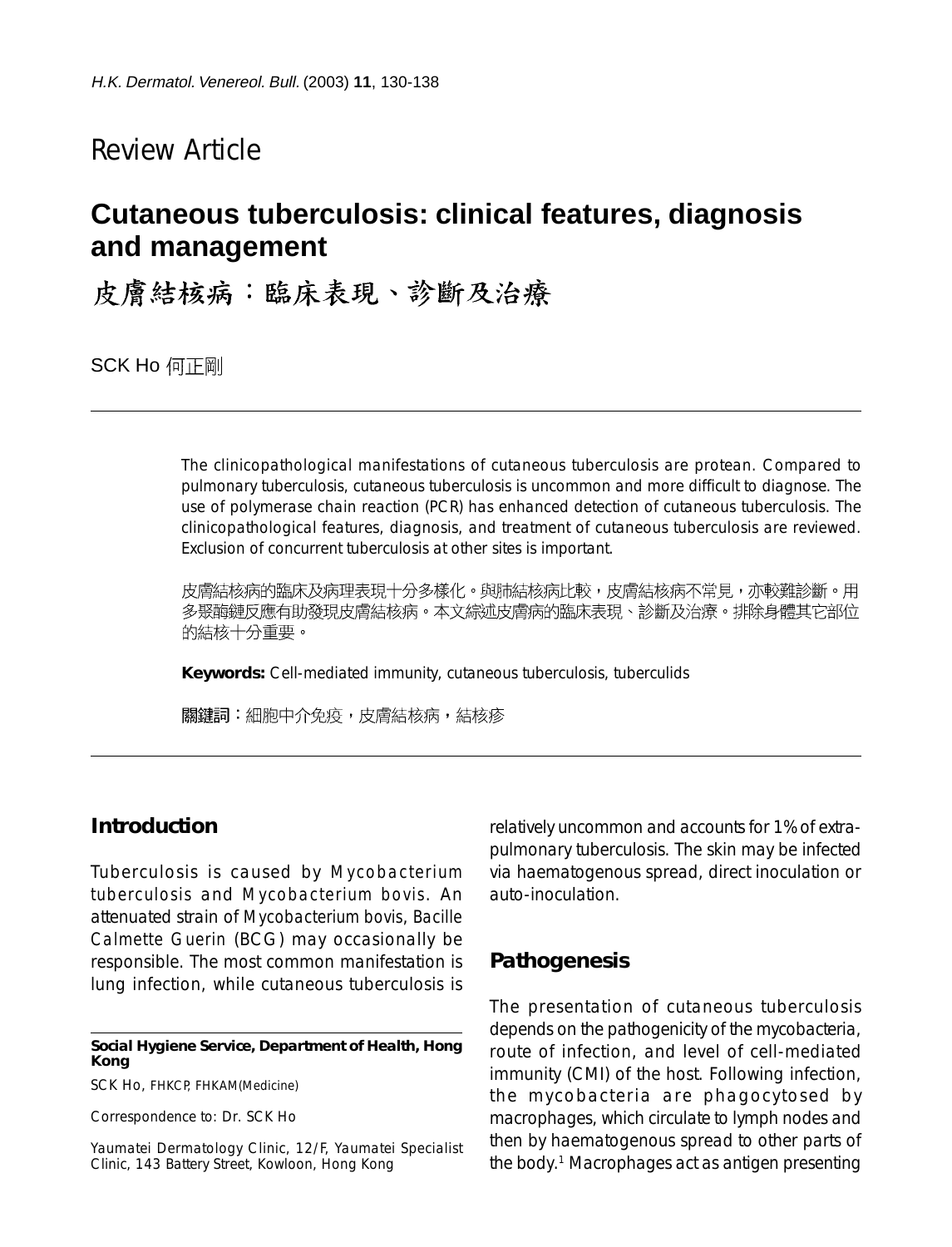cells and interact with T lymphocytes. Memory T lymphocytes are generated during initial sensitisation within three to ten weeks and circulate in the blood and internal organs.

As CMI may deteriorate as a result of illness, immunosuppression, ageing, HIV infection and malnutrition, there is a long-term risk of reactivation. This risk is greatest two to three years after primary infection.2

# **Pathology**

In early lesions, there is non-specific inflammation consisting of polymorphs and macrophages. Tubercles appear after three to six weeks as immunity develops.3 The tubercle consists of a collection of epithelioid cells at the centre with a variable number of Langhans giant cells surrounded by a rim of lymphocytes. As the inflammation progresses, the centre of the granuloma undergoes caseation necrosis, which is a distinctive feature of tuberculous infection.

In patients with adequate CMI, the granuloma is able to contain the infection with progressive fibrosis and finally calcification. In 10% cases, tuberculosis infection will lead to active disease.4

In lupus vulgaris (LV), there is effective CMI in the host. Granulomas are formed with little caseation and acid-fast bacilli (AFB) are infrequently found. There are tuberculoid granulomas in the upper dermis.

In scrofuloderma (SFD), there is moderate cellmediated immunity in the host. The granulomas are less well formed and are located at the periphery of the lesion with more caseation necrosis at the centre. In addition, some AFBs can be found.

In tuberculosis verrucosa cutis (TVC), there are often epidermal changes such as warty hyperkeratosis or pseudoepitheliomatous hyperplasia with epithelioid and giant cells in the

mid-dermis. Tubercles are less common and AFBs are occasionally seen. At the other end of the immunological spectrum, there is miliary tuberculosis with poor or absent granuloma formation and marked tissue necrosis. Numerous AFBs are present. The histological picture is similar in primary tuberculous chancre, but as CMI develops, tuberculoid granulomas are formed.

In patients with poor CMI such as in acute disseminated miliary tuberculosis, mycobacteria are present. There is massive necrosis and nonspecific inflammation.

Differentiation from other types of mycobacteria can only be achieved by cultures. Sarcoidosis may be distinguished from mycobacterial infection by the paucity of lymphocytes around the granuloma; so called naked granulomas. Tertiary syphilis is characterised by plasma cell infiltration and vascular changes. In tuberculoid leprosy, the granulomas tend to be located around cutaneous nerves.

# **Clinical subtypes of cutaneous tuberculosis**

A classification of cutaneous tuberculosis is shown in Table 1.3,5 The clinical presentation of cutaneous tuberculosis depends on whether the patient has been previously sensitised. In primary infection, there is no previous sensitisation and tuberculous chancre, acute miliary disseminated tuberculosis are the main presentations. Re-infection may result in LV, TVC, and re-activation can lead to tuberculosis cutis orificialis or SFD. Secondary infection comprises more than 95% of cutaneous tuberculosis infections.

### *I. Inoculation tuberculosis*

1. Primary inoculation tuberculosis (tuberculous chancre) Incidence Primary inoculation tuberculosis (PIT) mainly affects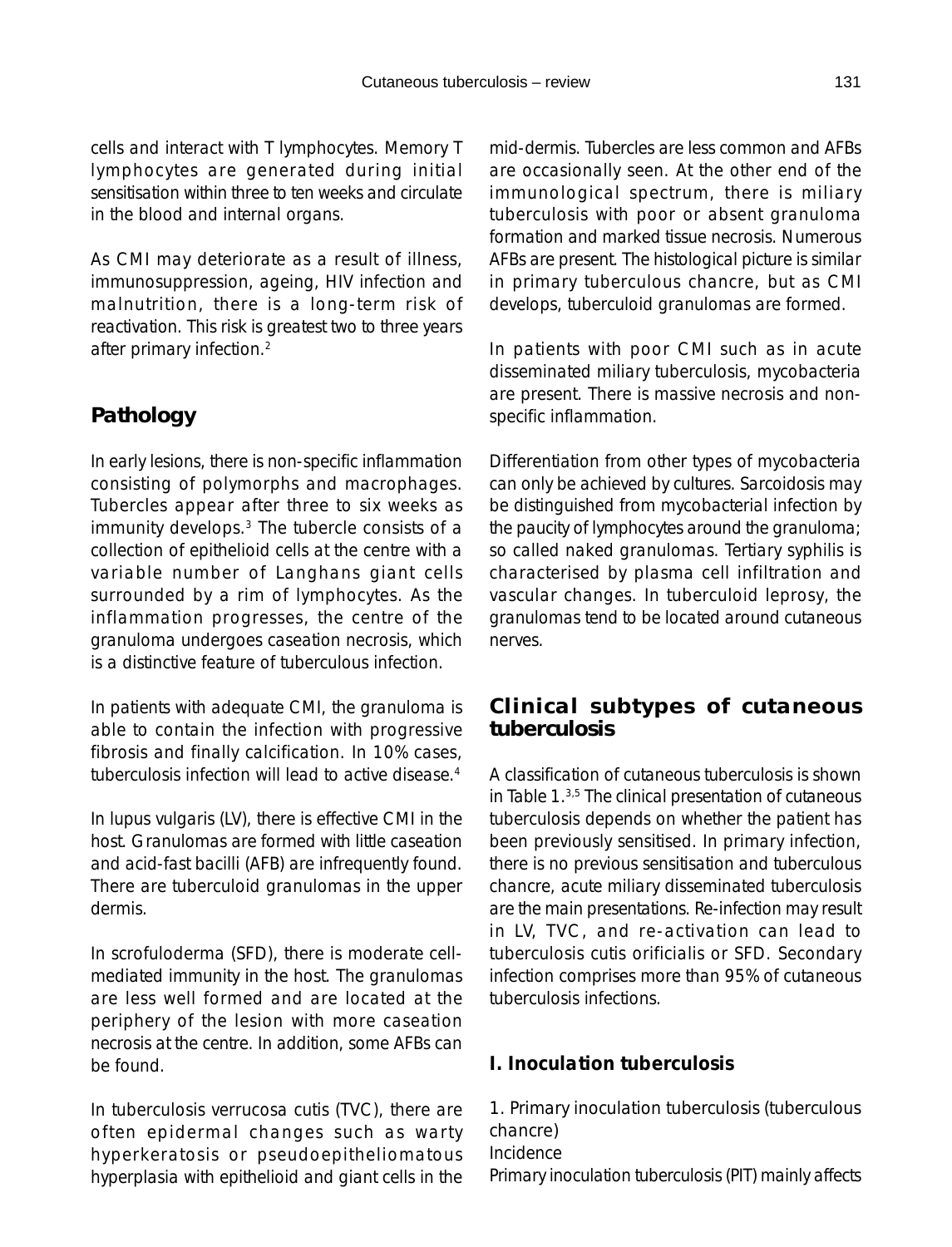| Route                                                 | <b>Disease</b>                                                                        | <b>Immunity</b>                                       |
|-------------------------------------------------------|---------------------------------------------------------------------------------------|-------------------------------------------------------|
| Inoculation tuberculosis<br>(exogenous source)        | Lupus vulgaris<br>Tuberculosis verrucosa cutis<br>Primary inoculation tuberculosis    | Present<br>$\bullet$<br>Present<br>Absent             |
| II. Secondary tuberculosis<br>(endogenous)            | Scrofuloderma<br>Orificial tuberculosis                                               | Equivocal<br>٠<br>Absent                              |
| III. Haematogenous tuberculosis                       | Acute miliary tuberculosis (AMT)<br>Tuberculous gumma<br>Some cases of lupus vulgaris | Absent<br>$\bullet$<br>Absent<br>Present<br>$\bullet$ |
| IV. Tuberculids<br>Micropapular<br>Papular<br>Nodular | Papulonecrotic tuberculid<br>Lichen scrofulosorum<br>Erythema induratum               |                                                       |

**Table 1.** The classification of cutaneous tuberculosis

children in endemic areas and accounts for 1-2% of cutaneous tuberculosis.2

#### Clinical features

PIT is due to direct inoculation of *M. tuberculosis* into the skin in a non-sensitised patient.3,6 This may result from minor abrasions, tattooing, earpiercing, minor surgical procedures or injections. A red/brown nodule develops two to four weeks after inoculation, which erodes to form an ulcer. There is an indurated base and the edges may be undermined.

There is lymphatic spread of the bacilli to produce painless lymphadenopathy in the next three to four weeks. The combination of the chancre and regional lymphadenopathy is equivalent to the Ghon focus in pulmonary tuberculosis.

The lesions often affect the face but may involve the mucous membranes as well. This may present as ulceration or oedema if the eyelids are affected. It usually resolves after three to 12 weeks as immunity develops, leaving an atrophic scar.

PIT may occasionally evolve into LV or TVC. Alternatively, the regional lymph nodes may erode, leading to SFD. The tuberculin test is initially negative and becomes positive as CMI develops.

#### 2. Lupus vulgaris

#### Incidence

Lupus vulgaris has declined since a post war peak of 775 per million in the 1950s.<sup>6</sup> It is found in cool, moist environments and is still the most common form of cutaneous tuberculosis in Europe. There is a higher incidence in women and all age groups are affected.

#### Clinical features

Lupus vulgaris may develop as a result of inoculation or it may follow primary inoculation tuberculosis or BCG vaccination. Some cases of LV are due to spread of tuberculosis from elsewhere in the body (often lung or cervical lymph nodes) via the lymphatic system or direct spread. It may also follow SFD or tuberculous infection of the mucous membranes. Rarely, it may follow haematogenous dissemination. LV has been associated with tuberculous lymphadenitis in 40% cases, SFD in 30% of cases, and tuberculosis of the lungs or bones in 10 to 20% cases.<sup>3,6,7</sup>

The lesions are usually solitary and progress steadily, affecting the head and neck in most cases. Multiple lesions may occur when the immune response has been lowered especially after measles. The earlobe, nose or cheeks are most often affected. In tropical countries, the buttocks and lower limbs are more frequently affected.<sup>2</sup>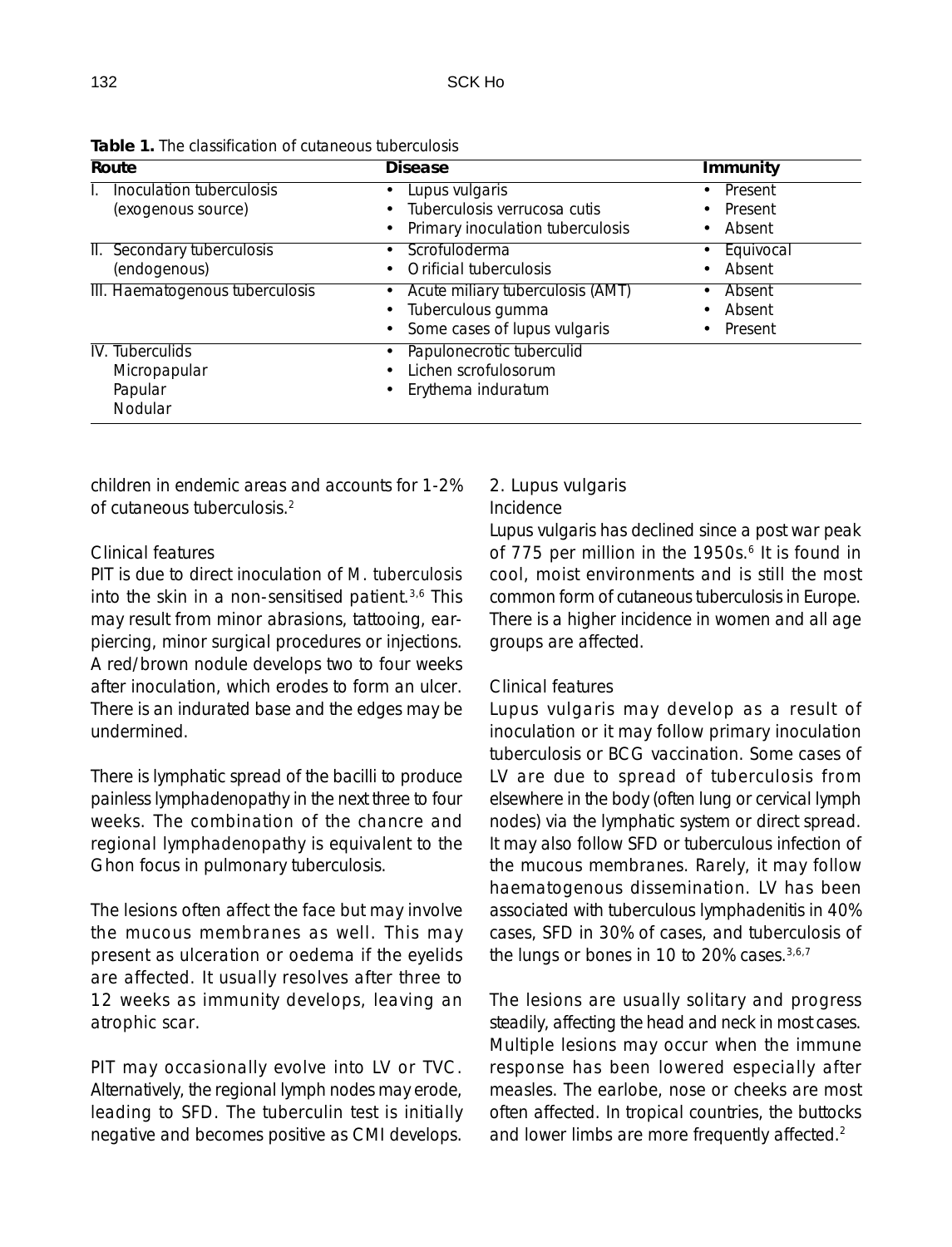A brownish-red, soft plaque is formed as the initial papule enlarges or by coalescence of several smaller papules. Tubercles can be seen on diascopy as "red currant jelly" nodules on the surface of the plaque. Spontaneous involution in one area may be followed by progression in another area. Involvement of the mucous membranes is more likely to result in deformity such as destruction of the nasal bridge or laryngeal stenosis.

There are five clinical variants:

- i) **Plaque** forms are flat plaques in which the surface may be smooth or scaly. There is minimal central scarring or infiltration.
- ii) **Hypertrophic** forms can be associated with lymphoedema and limb deformity. The surface is nodular and soft, with a tendency to ulcerate.
- iii) **Ulcerative** forms can lead to severe mutilation if the nasal or auricular cartilage is affected.
- iv) **Tumour-like** forms present as a collection of soft nodules or as plaques with deep infiltration and respond poorly to treatment. Large tumours may affect the ear lobe and lymphoedema may be present.
- v) LV may also be present in a **papular or nodular** form often as multiple lesions.

Although there may be periods of inactivity, LV runs a chronic course without treatment. There is a 10% risk of developing squamous cell carcinoma from LV and this may delayed from 10 to 15 years.

### 3. Tubeculosis verrucosa cutis Incidence

Tuberculosis verrucosa cutis is less common in western countries. It is more common in the tropical regions and was the most common form of cutaneous tuberculosis reported in Hong Kong in 1968 (46% of cases).<sup>8</sup> The age of onset was before ten years in over half of the cases.<sup>9</sup>

#### Clinical features

TVC is due to direct inoculation into the skin in a previously sensitised patient. This has been associated with certain professions in the past, namely, pathologists (prosector's wart), laboratory workers and medical students.

TVC is often found on the hands and areas prone to trauma as single lesions, although multiple lesions are occasionally seen. In tropical areas, the buttocks and lower extremities are commonly affected sites. This affects children in particular as they play on the pavement and become infected via contaminated sputum.9

The lesion begins as a papule or papulopustule and slowly enlarges to form a plaque. Occasionally, the plaque is psoriasiform or keloidal and deformity of the limbs may result from papillomatous or sclerotic forms. It is frequently misdiagnosed as a wart. Spontaneous healing may occur at the centre and the entire lesion may resolve after several months or years.

# *II. Secondary tuberculosis*

# 1. Scrofuloderma

#### Incidence

Scrofuloderma was common before antituberculous therapy was available. It is now more common in immigrants from developing countries.<sup>6</sup> In U.K, most cases in the indigenous population affect patients older than 50 years old, while in the Asian community most cases are between 10 to 50 years of age.<sup>7</sup>

#### Clinical features

SFD is due to reactivation of dormant tuberculosis. There is contiguous involvement of overlying skin from an underlying tuberculous focus such as tuberculous lymphadenitis or tuberculous bone disease. Tuberculin test is usually positive. A cold abscess is formed and the overlying skin is eroded.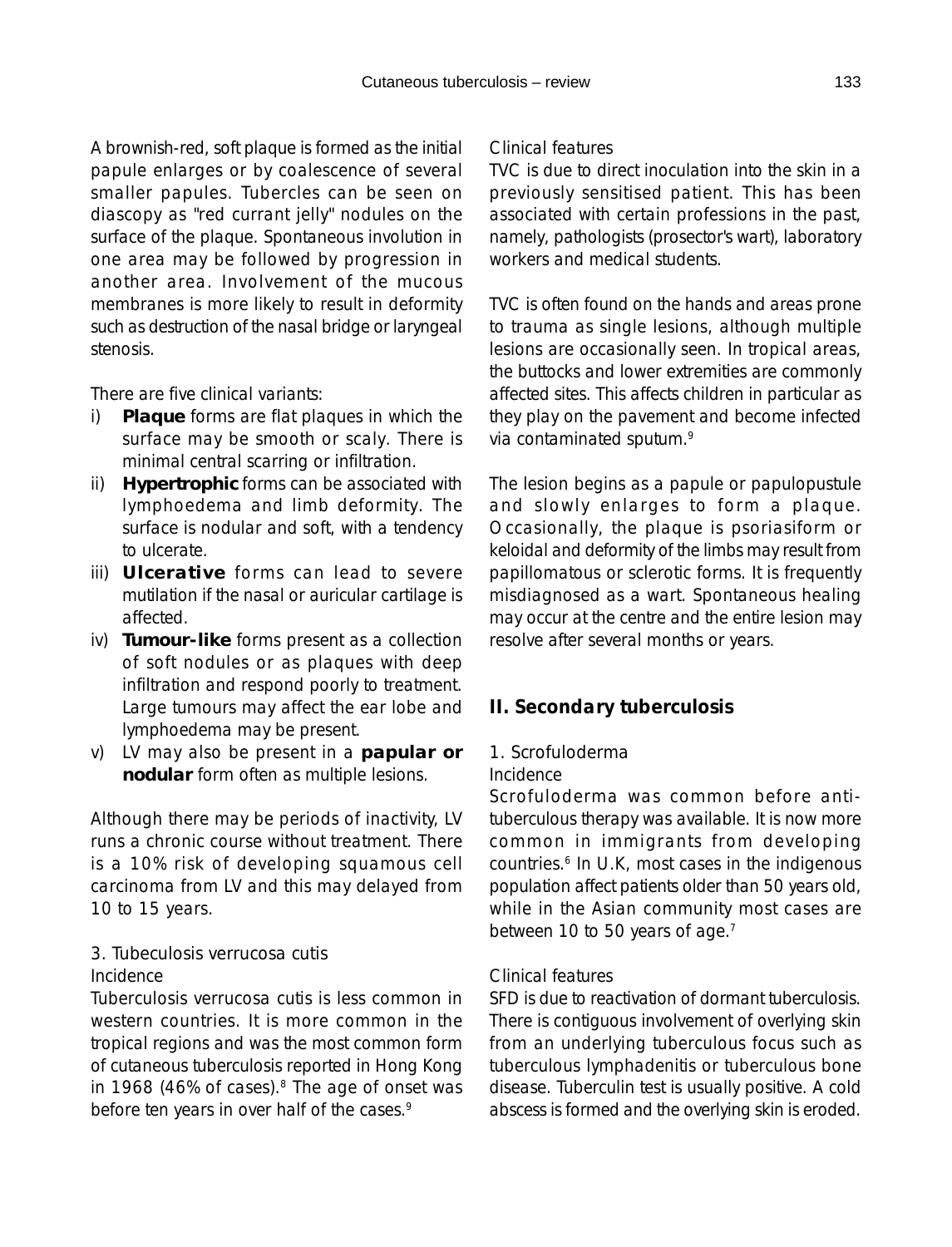SFD from tuberculous lymphadenitis often affects the parotid, submandibular, supraclavicular and both sides of the neck.

The lesions begin as subcutaneous nodules, which become doughy in consistency. With progressive liquefaction, a cold abscess is formed and the skin erodes to form a discharging sinus. There may be healing with scarring and recurrence of disease over several years.

2. Oroficial tuberculosis (Tuberculosis Ulcerosa Cutis et Mucosae)

Incidence

Oroficial tuberculosis a rare condition affecting approximately 0.2% of tuberculosis.<sup>2</sup> It is more common in males and with advancing age.

#### Clinical features

This is due to auto-inoculation at mucosal orifices adjacent to organs (especially lung, gastrointestinal tract, genito-urinary tract) infected with tuberculosis. Commonly affected sites include the mouth, oropharynx, soft or hard palate, larynx, perianal area, and genitalia. The tuberculin test is weak or negative.

A small red or yellow nodule develops which then breaks down to form an ulcer. There may be a pseudo-membrane with surrounding inflammation and oedema. Severe pain may interfere with eating, micturition, or defaecation. The ulcers may enlarge and persist if not treated properly.

### *III. Haematogenous tuberculosis*

#### 1. Acute disseminated miliary tuberculosis Clinical features

Acute disseminated miliary tuberculosis is a rare condition, affecting mainly infants with a decreased immune response resulting in haematogenous spread of bacilli to the rest of the body.3 This may follow viral infections such as measles. The patient is often ill with widespread tuberculosis (the focus of infection is often the lung or the meninges).

Skin lesions consist of discrete, pin-head sized, red-blue papules that are topped by small vesicles. These rupture and form a crust, leaving a depressed scar after resolution. The tuberculin test is negative.

### 2. Tuberculous abscess (tuberculous gumma) Incidence

Tuberculous gummata are more common in immigrants from endemic areas.

#### Clinical features

Tuberculous gummata are due to haematogenous spread of tuberculosis from a primary source as a result of either breakdown of an old healed tubercle, or due to reduced immunity.3

The lesions present as solitary or multiple subcutaneous abscesses that break down to form a discharging sinus.<sup>2</sup> In immunocompetent patients, the lesions are solitary and may resolve spontaneously, but in immunocompromised cases, multiple lesions may occur and are associated with a poorer prognosis.

# *IV. The tuberculids*

The tuberculids are believed to be hypersensitivity reactions to blood spread of tuberculosis.3,6 However, this definition has been used freely in the past and many conditions like acne agminata, rosacea-like tuberculid, lichenoid tuberculid had been included under this group. This has led to confusion and controversy regarding the relation between tuberculosis and the tuberculids.

- i) The evidence against a tuberculous pathogenesis is as follows:-
	- Mycobacteria frequently cannot be found in these lesions.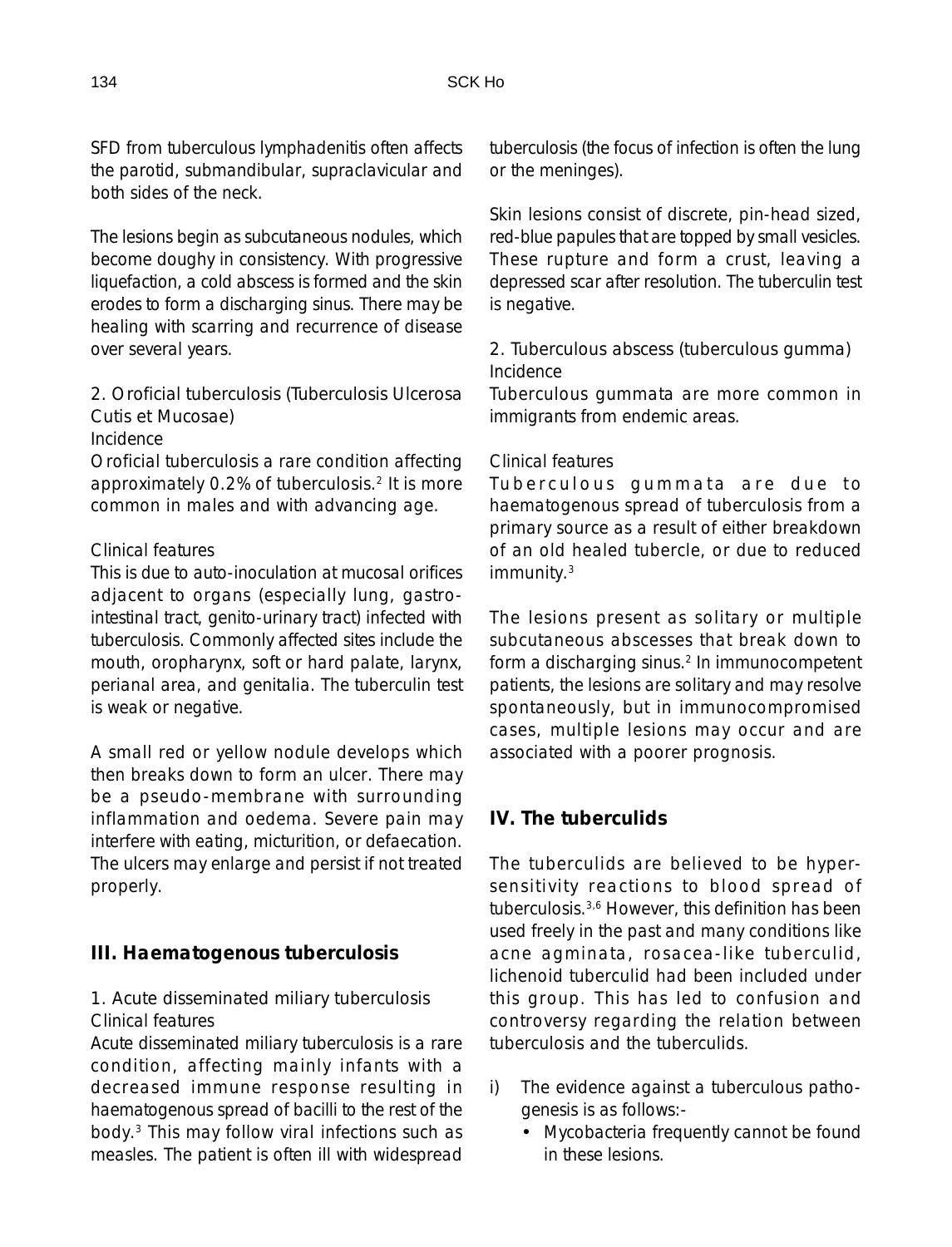- The tuberculoid features, which are seen histologically in tuberculids, are also seen with other conditions such as deep fungal infection and therefore does not provide definitive evidence of a tuberculous origin.
- ii) The evidence suggesting a tuberculous origin include:
	- Tuberculids have become uncommon where there has been a decline in tuberculosis but not in areas where it has persisted.10 In areas where there has been a resurgence of tuberculosis, the tuberculids have also increased in incidence.
	- Tuberculids respond to anti-tuberculous therapy.11

The tuberculids have been divided into those which have good evidence in association with tuberculosis and facultative tuberculids. The former include lichen scrofulosorum and papulonecrotic tuberculid. Erythema induratum has been classified as a facultative tuberculid. Tuberculosis may be one of several aetiological factors in erythema induratum, but up to-date, there have been no other agents implicated in its pathogenesis.

1. Papulonecrotic tuberculid

#### Incidence

Papulonecrotic tuberculid (PNT) was common in the past and remains relatively common in areas with a high incidence of tuberculosis. In one series, 91 cases were reported in South Africa over a 17-year period.<sup>12</sup> In areas with low incidence of tuberculosis, it has become rare.

#### Clinical features

The most commonly affected sites are the buttocks, extensor aspects of the knees and elbows and lower trunk. There are recurrent crops of red papules in a symmetrical distribution, persisting over months or years. Central necrosis and a crust may develop on the top of the papules. Spontaneous resolution of the lesion or removal of the crust will leave a depressed scar. PNT has also been associated with erythema induratum.12,13 In addition, LV developed in four cases from preexisting PNT lesions.

#### Histopathology

There is wedge-shaped necrosis of the upper dermis and epidermis resulting from a leucocytoclastic vasculitis. This area may be surrounded by histiocytes and blood vessel involvement may lead to endothelial damage and thrombosis.

#### Differential diagnosis

PNT may resemble pityriasis lichenoides et varioliformis acuta (PLEVA), although the latter is more widespread. Other conditions including leucocytoclastic vasculitis, nodular prurigo and secondary syphilis also need to be distinguished from PNT.

#### 2. Lichen scrofulosorum

#### Incidence

Lichen scrofulosorum (LS) was first described by von Hebra and has been an uncommon condition, even in the past. It usually affects children and young adults and is often associated with tuberculosis of the bone, lymph nodes or pleura. It has been reported after BCG vaccination.14

#### Clinical features

There is a lichenoid eruption often in children with tuberculosis. The lesions are perifollicular and are yellow-brown or pink papules with a scaly or hyperkeratotic top. These are seen mainly on the trunk with a lichenoid distribution and persist for months before resolving spontaneously. Discoid plaques may be formed as the papules coalesce. The lesions resolve with anti-tuberculous therapy within weeks to months.<sup>10</sup>

#### Histopathology

Superficial granulomata are present within or near hair follicles and sweat ducts. There is no caseation and mycobacteria are not found.

#### Differential diagnosis

This includes other lichenoid conditions such as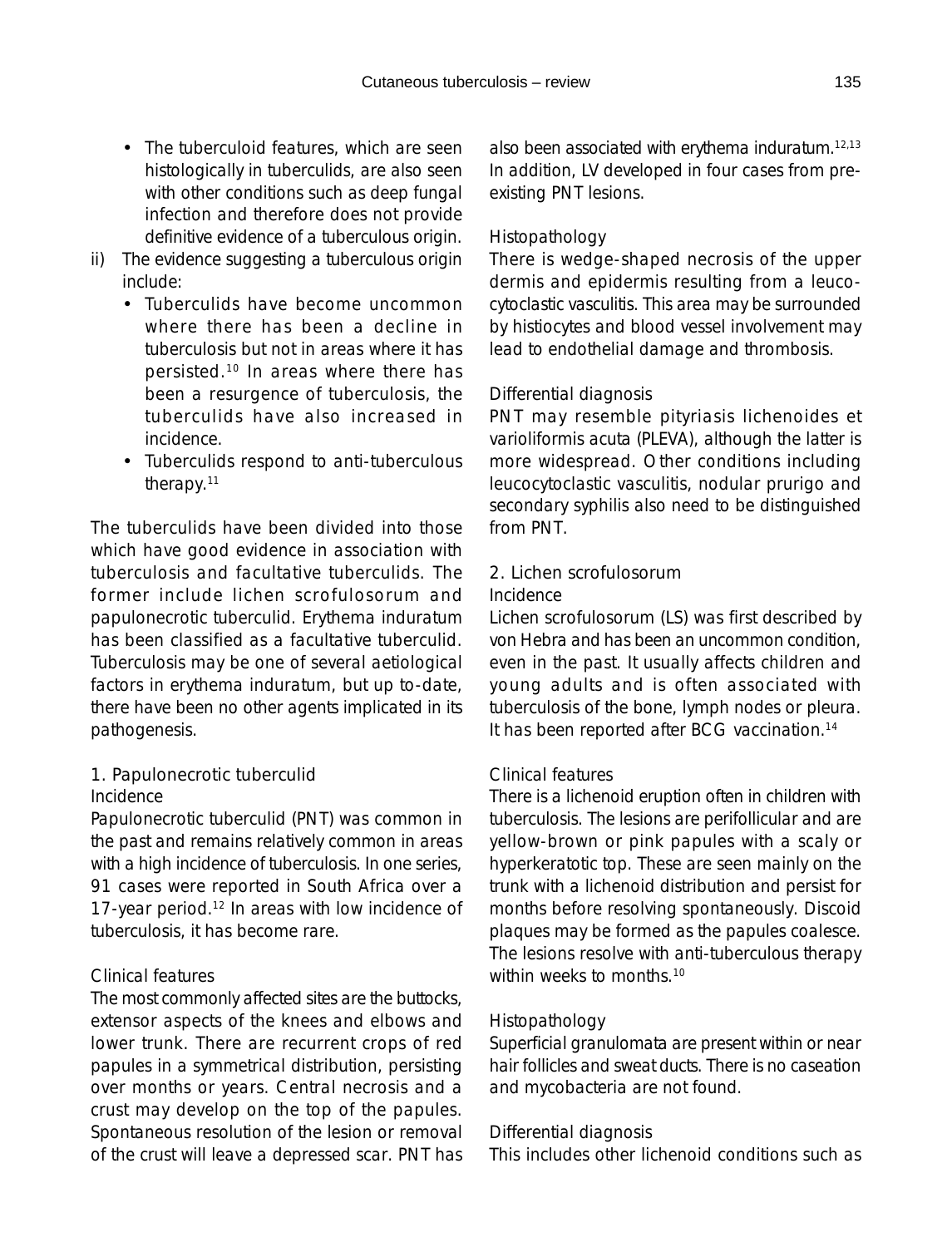lichen nitidus, lichen planus, lichenoid secondary syphilis and micropapular sarcoidosis.

3. Erythema induratum

Incidence

Erythema induratum (EI) was the most common form of tuberculid in Hong Kong.<sup>15</sup>

It is found mainly in females and affects all ages, although there are two peaks at adolescence and menopause. It is also more prevalent in the spring and autumn.

### Clinical features

Affected patients present with erythrocyanotic changes in the lower limbs. The blood vessels react abnormally to the cold and perniosis may be present.16 There has been a debate about the tuberculous origin of EI as active tuberculosis is not always present. However, *M. tuberculosus* DNA has been detected by PCR,<sup>17</sup> which suggests that at least some cases are associated with tuberculosis.

The backs of the legs are commonly affected in a symmetrical pattern. Affected patients tend to have plump heavy legs. There are indolent, ill-defined nodules, which may improve in the summer and are exacerbated by cold. These may regress or ulcerate over several months. The resultant ulcers are irregular and may have bluish borders. Spontaneous resolution with scarring occurs after several months.

# Histopathology

A nodular vasculitis with areas of fat necrosis, lobular panniculitis and foreign body reaction may be seen. Tuberculoid granulomas can also be found, although there is no caseation.

# *BCG vaccination and tuberculosis of the skin*

BCG vaccination has been associated with cutaneous tuberculosis infections including:

i) LV, SFD may develop at the injection site and

the clinical features, treatment and course are similar to ordinary LV.<sup>18</sup>

- ii) Severe regional lymphadenitis is the most common complication and affects younger patients.
- iii) Generalised tuberculid-like reactions have been reported on rare occasions.<sup>19</sup>

# **Diagnosis**

# *I. Absolute criteria* **Culture**

The only absolute criteria in confirming a diagnosis of cutaneous tuberculosis is a positive culture of *M. tuberculosus* from the biopsy material on Lowenstein Jensen's media. However, culture of *M. tuberculosus* requires up to four to six weeks, leading to considerable delay in diagnosis.

However, the incidence of positive cultures for cutaneous tuberculosis is low,20 and diagnosis frequently relies on relative criteria.

# *II. Relative criteria*

In the absence of positive cultures, relative criteria are used for diagnosis as follows:3,6,20

- i) Evidence or history of active tuberculosis at other sites.
- ii) Clinical history and physical appearance.
- iii) The presence of acid-fast bacilli.
- iv) Tuberculous granulomas seen on histology.
- v) Positive Mantoux test.
- vi) Response to anti-tuberculosis therapy.

# *III. Polymerase chain reaction in the diagnosis of cutaneous tuberculosis*

The polymerase chain reaction (PCR) can aid in the diagnosis of cutaneous tuberculosis.21 Primers targeting the IS 6110 repetitive insertion sequence of *M. tuberculosus* DNA have been used.<sup>22</sup> PCR has proved useful in the diagnosis of various forms of cutaneous tuberculosis including inoculation tuberculosis,<sup>21</sup> LV,<sup>23</sup> and SFD.<sup>24</sup> However, PCR is not always positive in paucibacillary cases (LV, TVC).25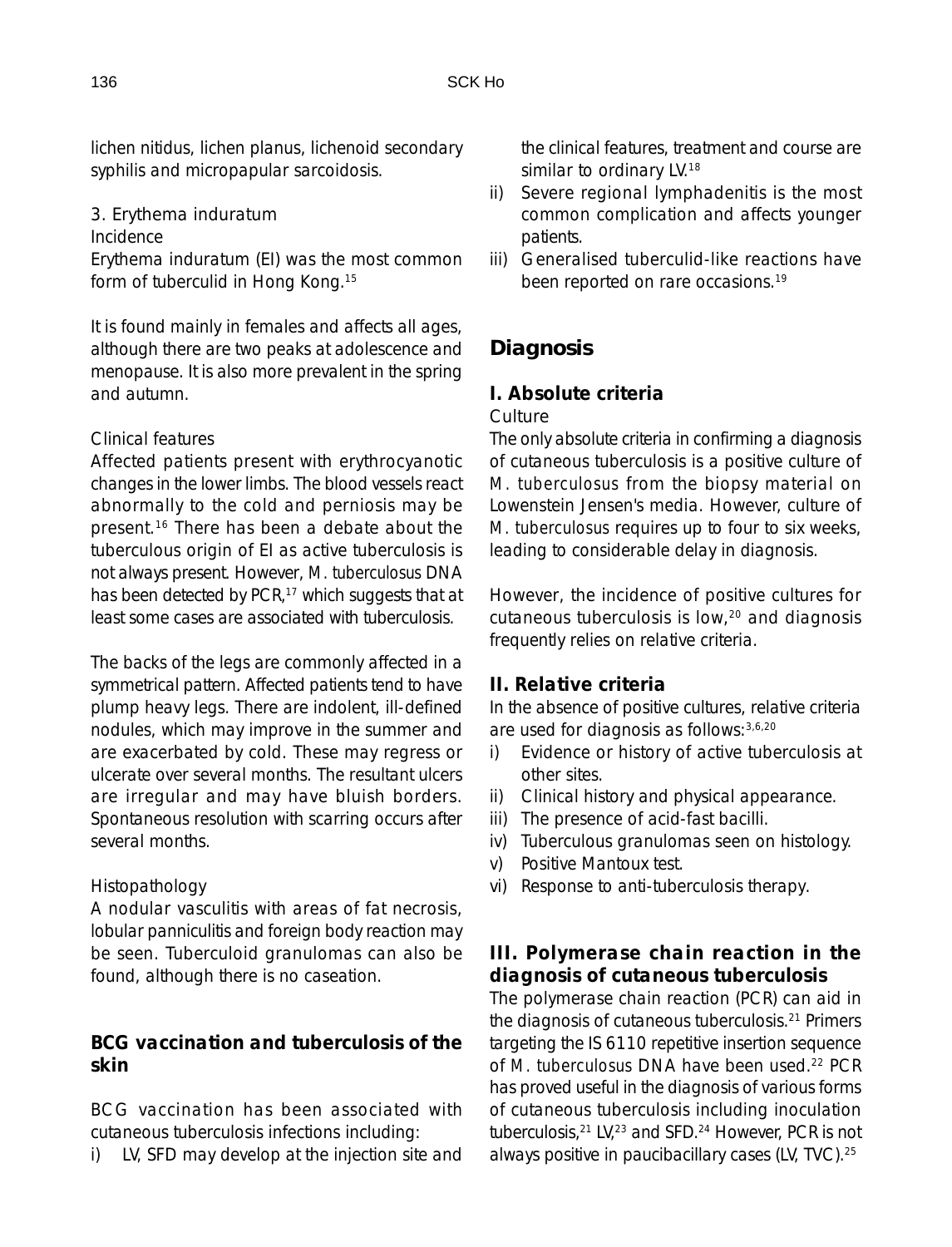*M. tuberculosus* DNA has been detected in some cases of EI,<sup>26-29</sup> providing evidence to support the role of tuberculosis in these lesions, although it is possible that the mycobacterial DNA detected may have been from previous tuberculous infection. The association between tuberculosis and EI remains unclear. Although PCR does not distinguish between current and past infections, it does distinguish between *M. tuberculosus* DNA and atypical mycobacterial DNA.27

Possible reasons for these discrepancies may be found at the various stages in the PCR methodology. Many studies were done on archival DNA, resulting in suboptimal DNA extraction and false negatives. In addition, suboptimal DNA extraction may be due to the resistant lipid-rich wall of mycobacteria. Conversely, false positives may be due to contamination. Therefore the diagnosis should not be based on PCR alone.

# **Treatment**

#### *Principles of chemotherapy*

The aim is to eradicate all viable mycobacteria in the patient, which can be divided into three groups:30

- i) Freely dividing extracellular bacilli.
- ii) Dormant bacilli within cells and caseous material.

| Drug         | Child        | Adult                                               |
|--------------|--------------|-----------------------------------------------------|
| Isoniazid    | 5 mg/kg/day  | 300 mg/day                                          |
| Rifampicin   | 10 mg/kg/day | 450 mg/day<br>(< 50 kg)<br>600 mg/day<br>$(>50$ kg) |
| Ethambutol   | 15 mg/kg/day | 15 mg/kg/day                                        |
| Pyrazinamide | 30 mg/kg/day | $1.5$ g/day<br>(< 50 kg)<br>2 g/day<br>(>50 kg)     |

| Table 2. Dosage regime of the first-line anti- |  |  |  |
|------------------------------------------------|--|--|--|
| tuberculous drugs                              |  |  |  |

iii) Slowly dividing bacilli within the macrophages and in inflammatory lesions.

The treatment of cutaneous tuberculosis is similar to that of pulmonary tuberculosis (Table 2). This consists of two phases: 2,3

- Phase I targets rapidly dividing bacilli and consists of an initial phase of intensive therapy with three or four drugs for two months.<sup>21</sup>
- Phase II is directed at the remaining dormant bacilli (maintenance therapy) and consists of isoniazid and rifampicin for four further months.

The advantage of the initial two-month intensive treatment is that a significant proportion of bacilli will be eradicated even if the patient defaults after this period. The sensitivities may vary with the locality and need to be adjusted accordingly. The regimens recommended by the WHO are given in Table 3.<sup>21</sup> In patients with HIV, treatment with isoniazid and rifampicin is continued for seven months after the initial two months of quadruple therapy.

Surgical measures may complement medical therapy. For example, localised lesions of LV or TVC may be excised while continuing on medical therapy and surgical correction of deformity may be required. It is important in the initial assessment of cutaneous tuberculosis, to look for any concurrent tuberculosis at other sites.

|                           | Table 3. WHO recommended drug regimens for |  |  |
|---------------------------|--------------------------------------------|--|--|
| treatment of tuberculosis |                                            |  |  |

| Phase I (Intensive):                    | Phase II (Maintenance):                           |
|-----------------------------------------|---------------------------------------------------|
| 2 months                                | 4 months                                          |
| Standard regimen: daily treatment       |                                                   |
| INH, RIF, PYR                           | INH, RIF                                          |
|                                         | Regimen suggested when drug resistance suspected: |
| INH, RIF, PYR, STP                      | INH, RIF                                          |
| Intermittent regimens: three times/week |                                                   |
| INH, RIF, ETH, PYR                      | INH, RIF, PYR                                     |
| INH, RIF, STP, PYR                      | INH, RIF, PYR                                     |

\*INH=isoniazid; RIF=rifampicin; PYR=pyazinamide; ETH=ethambutol; STP=streptomycin